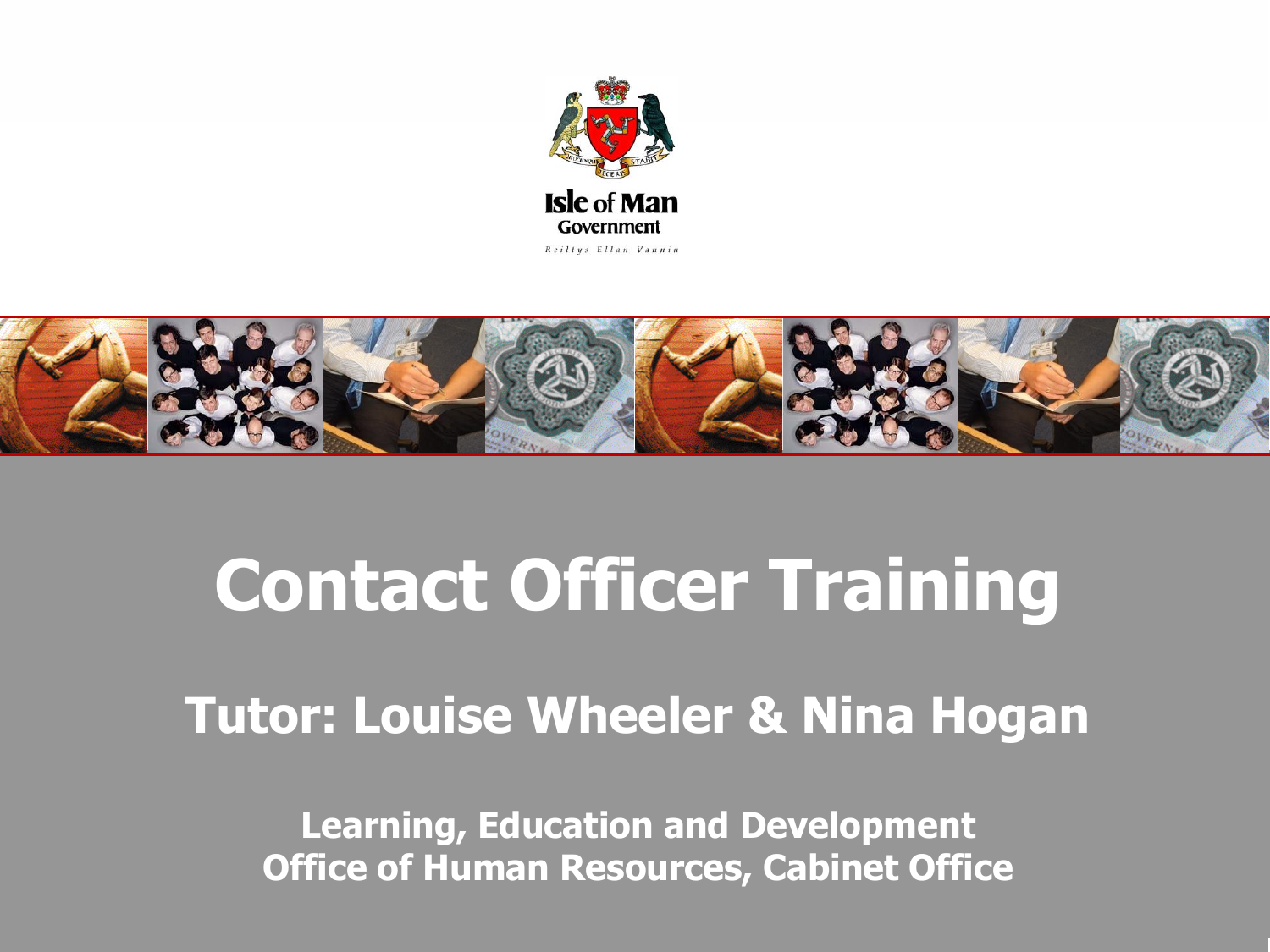## An Agenda For Change

Balance the budget : Protect the vulnerable : Grow the economy

#### **GOOD GOVERNMENT**

We recognise that Government must change. We will lead the change to a more efficient way of working, using technology to support better delivery of services and reduce bureaucracy. We will work in partnership with, and listen to, the views of staff and our customers.

#### We will

- create a smaller, simpler Government
- cut employment costs
- reduce bureaucracy and improve transparency
- improve focus on the customer
- routinely report on our corporate performance across Government
- demonstrate the behaviours we value in our staff, including innovation, empowerment, courage to challenge and a focus on service
- tackle any culture of blame and encourage a pragmatic approach to risk

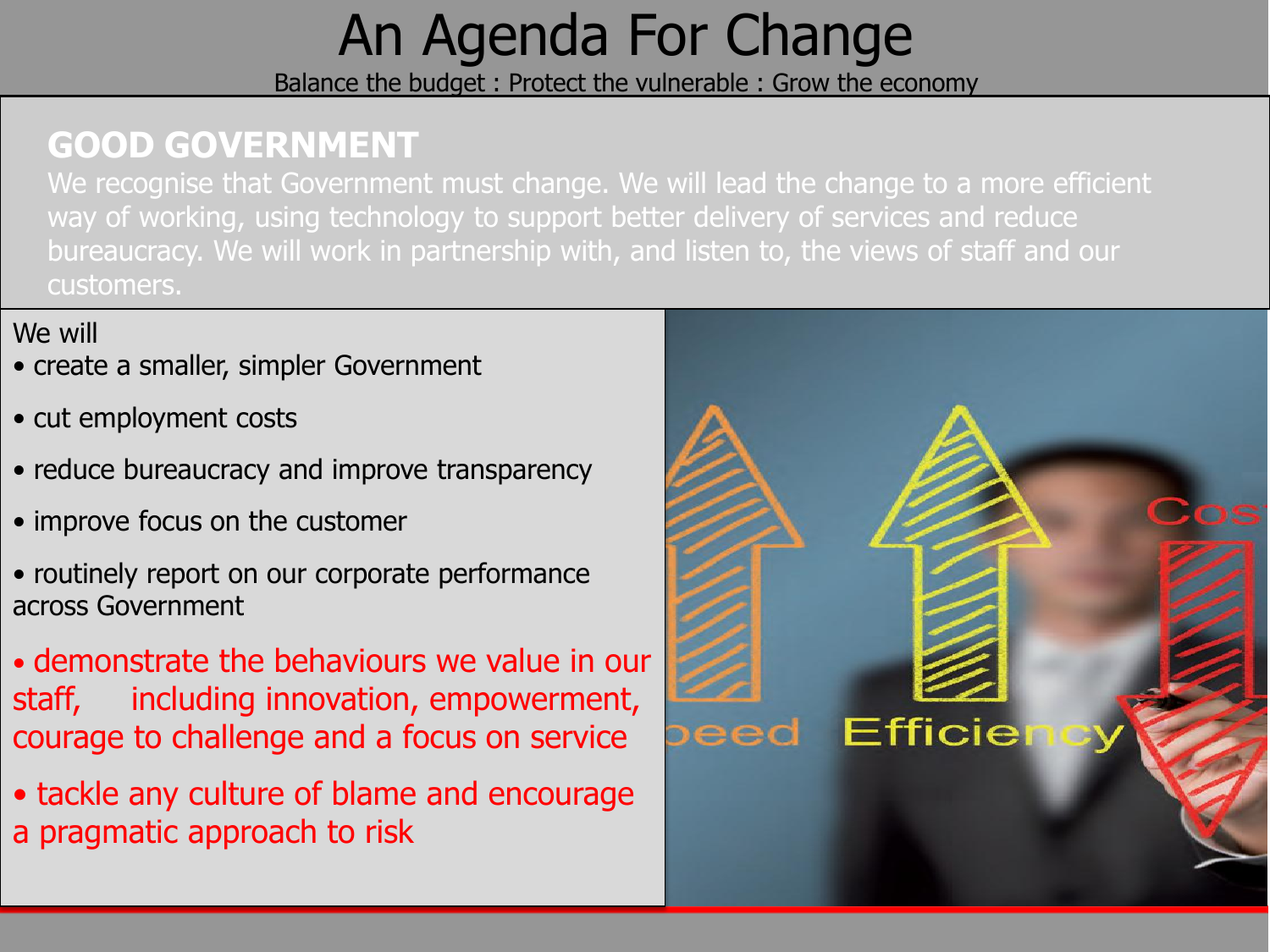## Fairness at Work Policy Journey

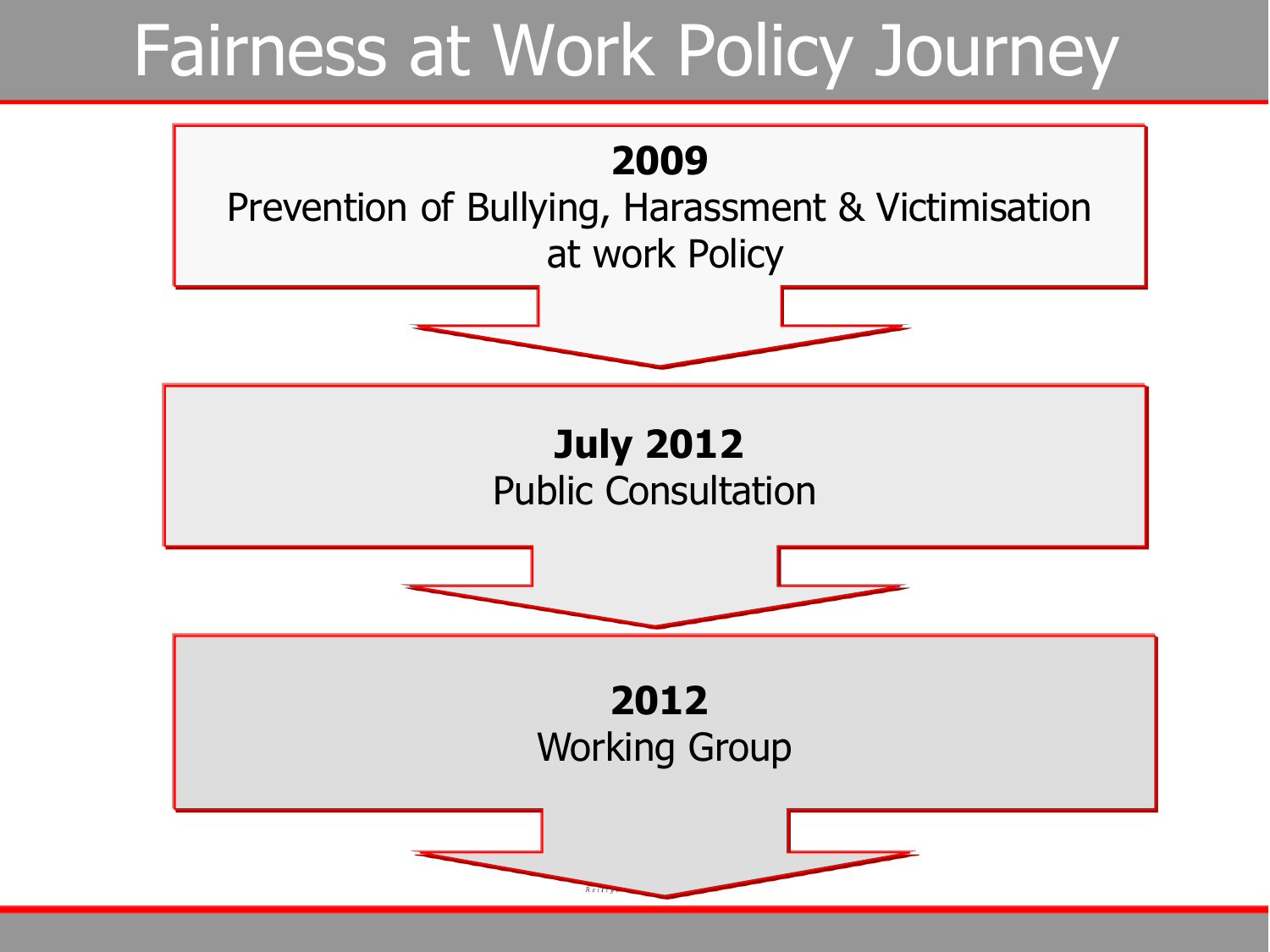## Fairness at Work Policy Journey

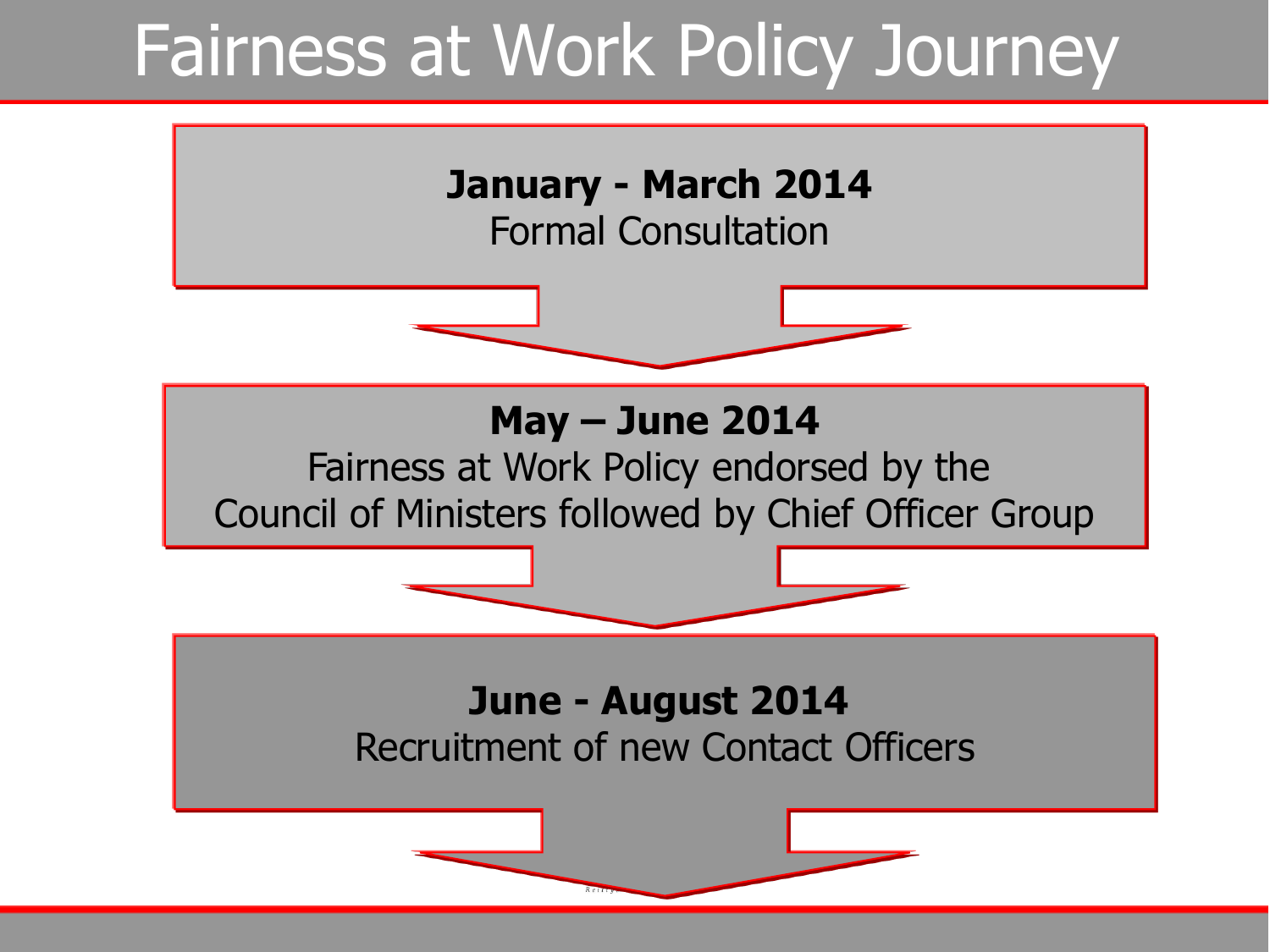## Fairness at Work Policy Journey

#### **September 2014**

Barry Winbolt seminar and training delivered to Trade Union Reps, Business Partners and HR Advisors

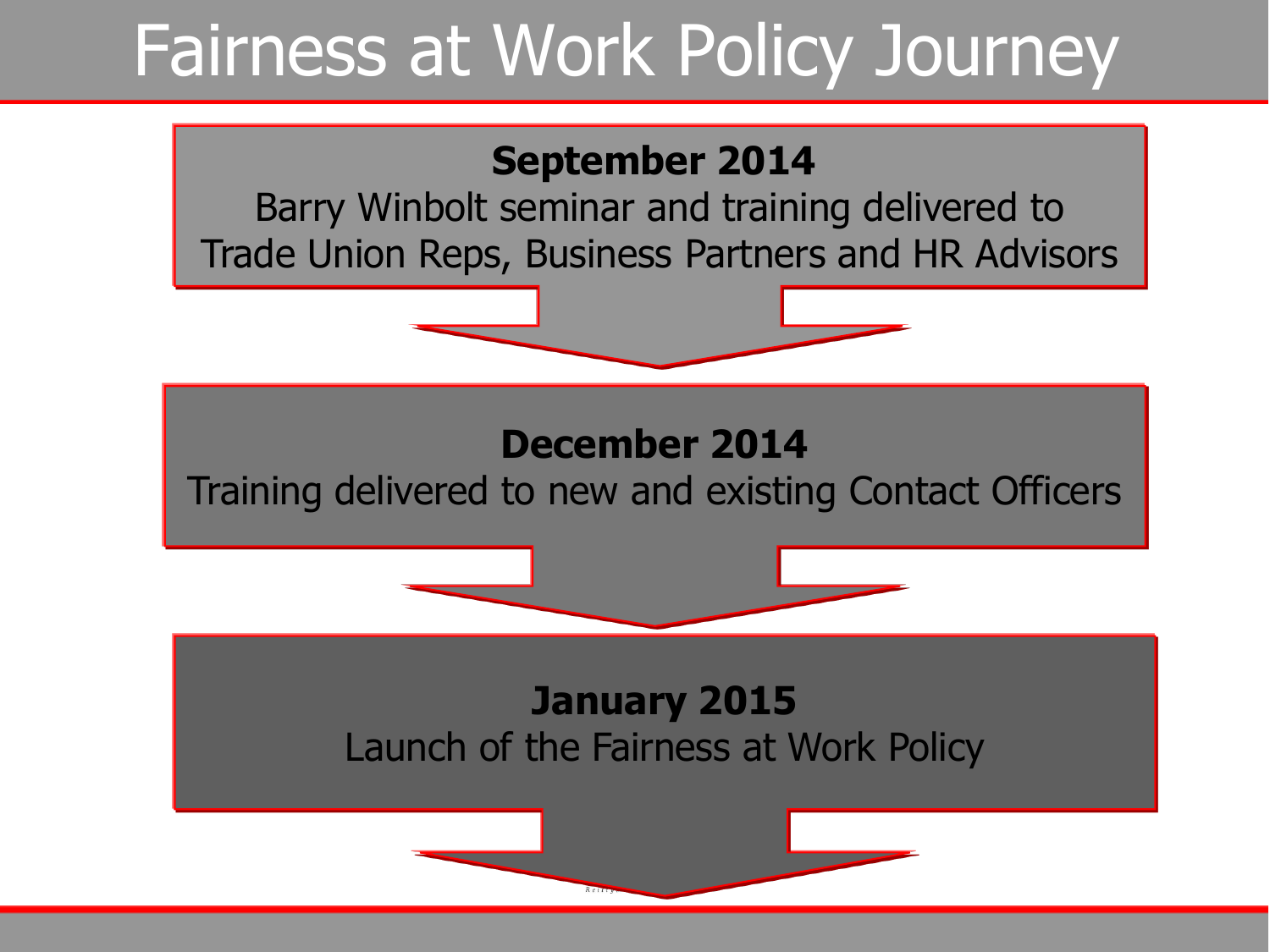## Fairness at Work - Policy Statement

■Fairness at Work is important the IOMG as it strives to support its staff and deliver its services to the people of the Island.

**QThe IOMG is committed to promoting a** working climate in which all members of staff are treated fairly and consistently and with dignity and respect.

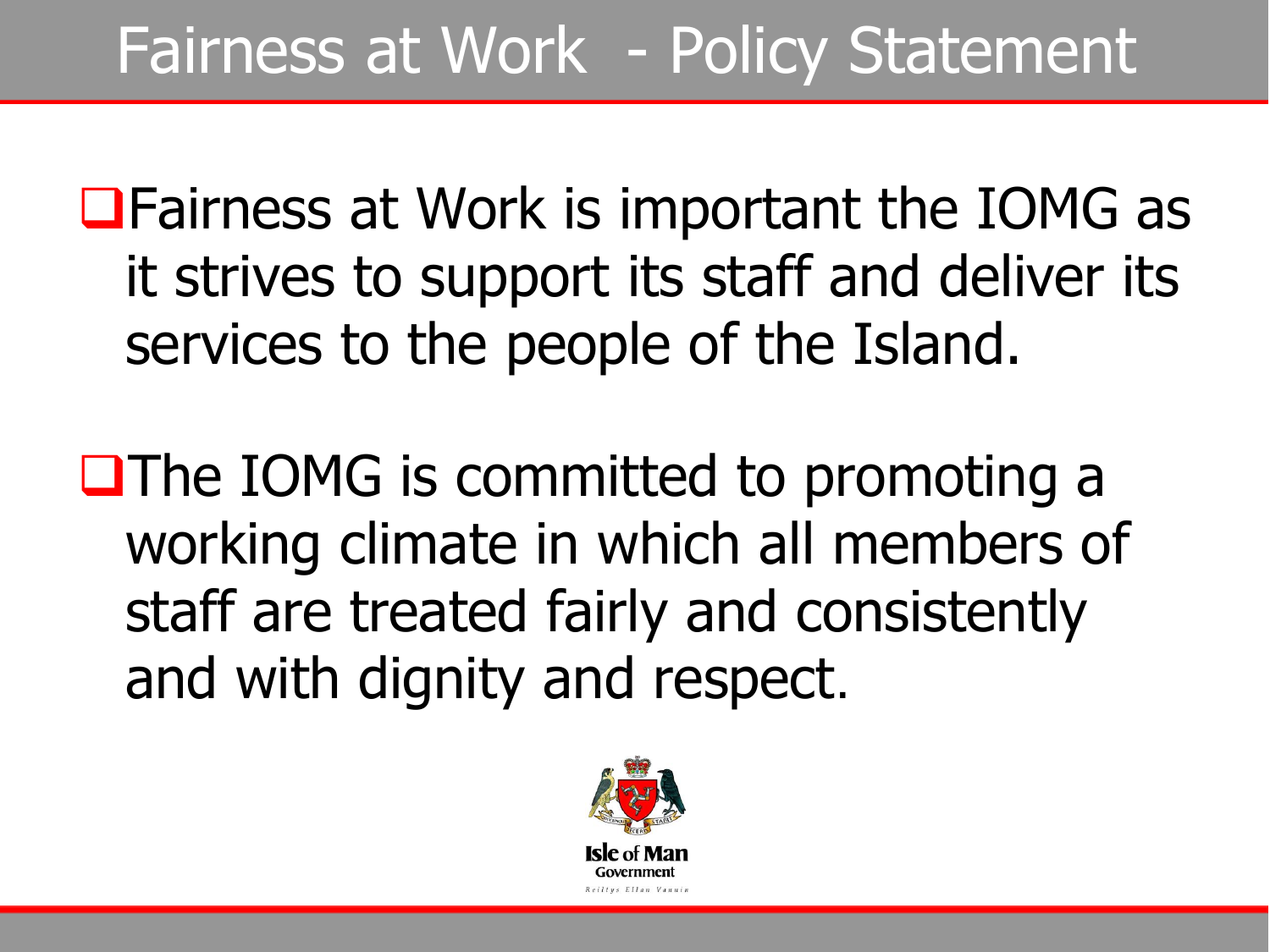## Fairness at Work …

… can be undermined by behaviours such as:

- **Q** Bullying
- **Q** Discrimination
- $\Box$  Harassment (Sexual, racial and disability)

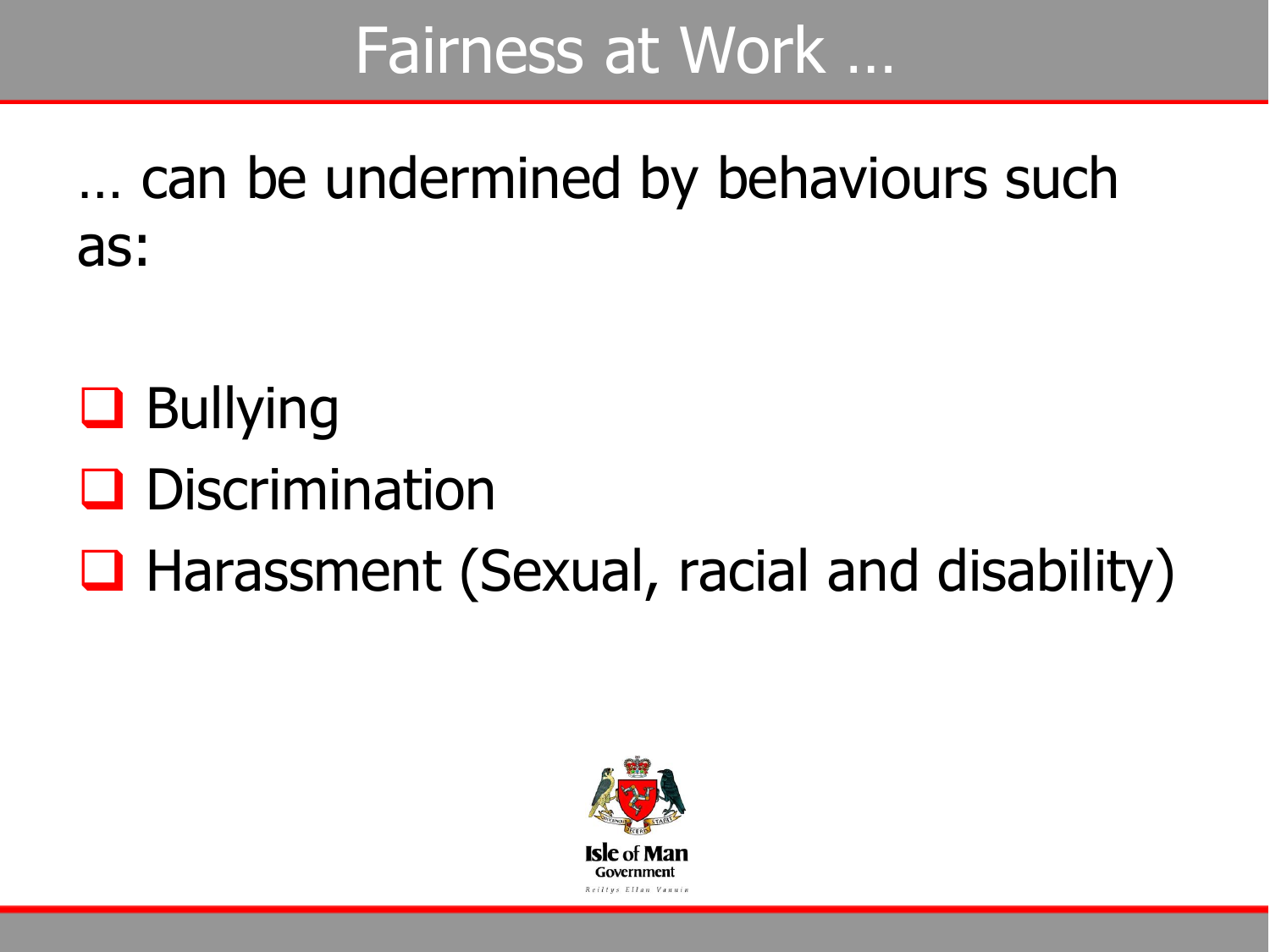## Bullying is defined as:

'Any repeated offensive, abusive, intimidating, malicious or insulting behaviour, abuse of power or unfair penal sanctions, which make the recipient feel upset, threatened, humiliated or vulnerable and thereby undermines an individual's selfconfidence.'

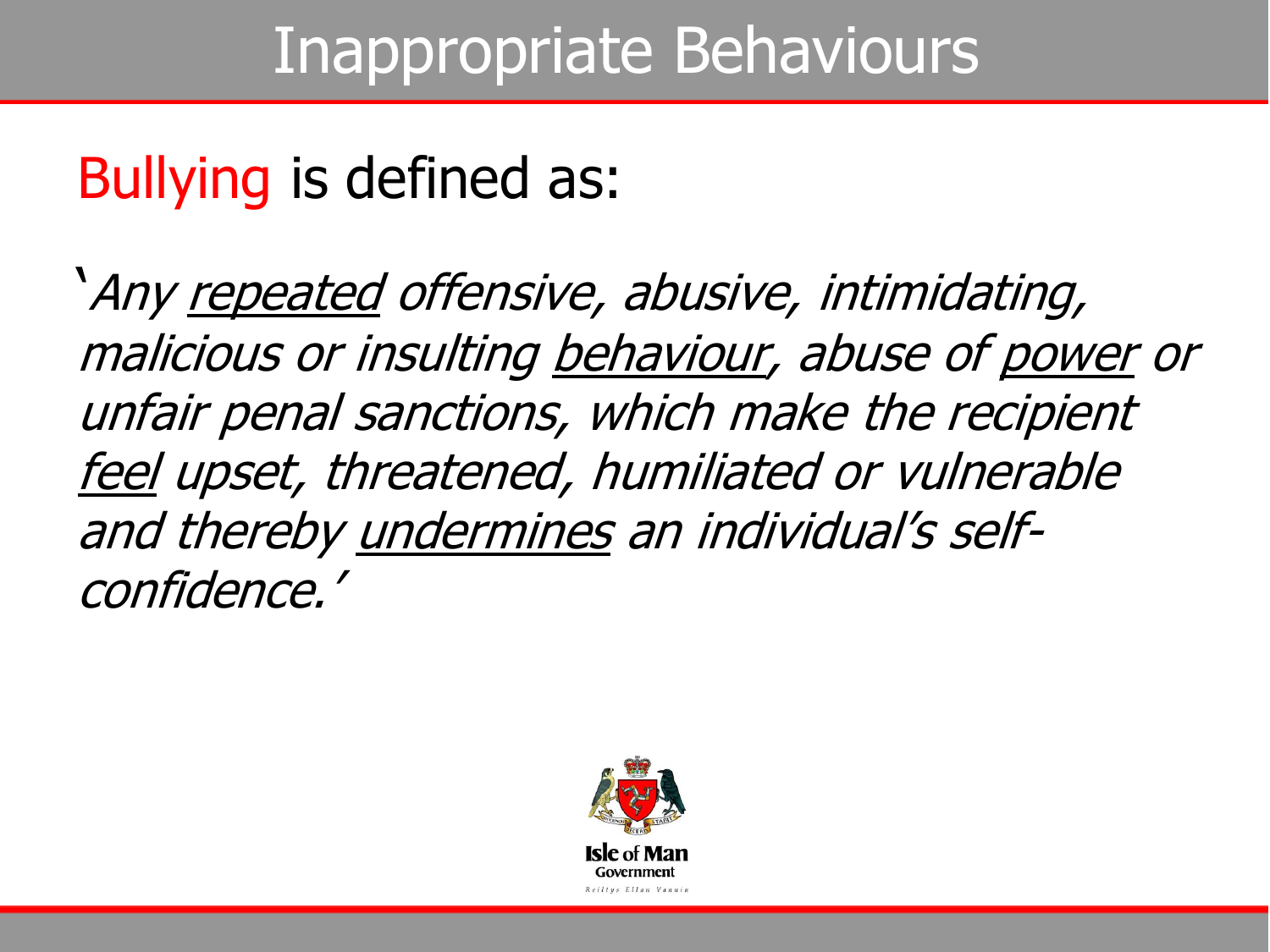### Inappropriate Behaviours

#### Discrimination is defined as:

'An act which has the effect of treating a person less favourably than another on the grounds of age, disability, gender reassignment, marriage and civil partnership, pregnancy and maternity, race, religion or belief, sex or sexual orientation.'

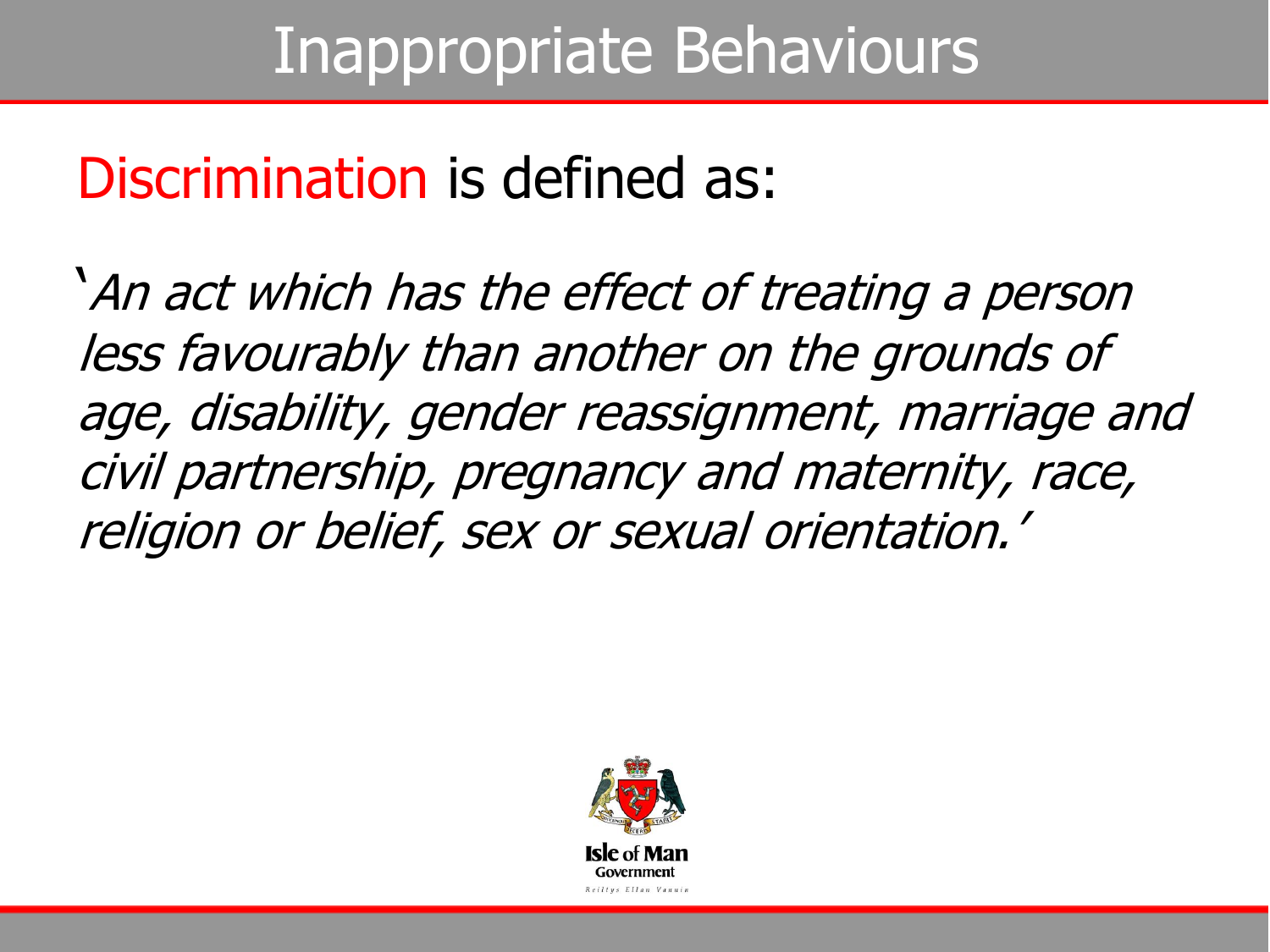### Inappropriate Behaviours

#### Harassment – Three types

1. Unwanted conduct related to a relevant protected characteristic, which has the purpose or effect of violating an individual's dignity or creating an intimidating, hostile, degrading, humiliating or offensive environment for that individual.

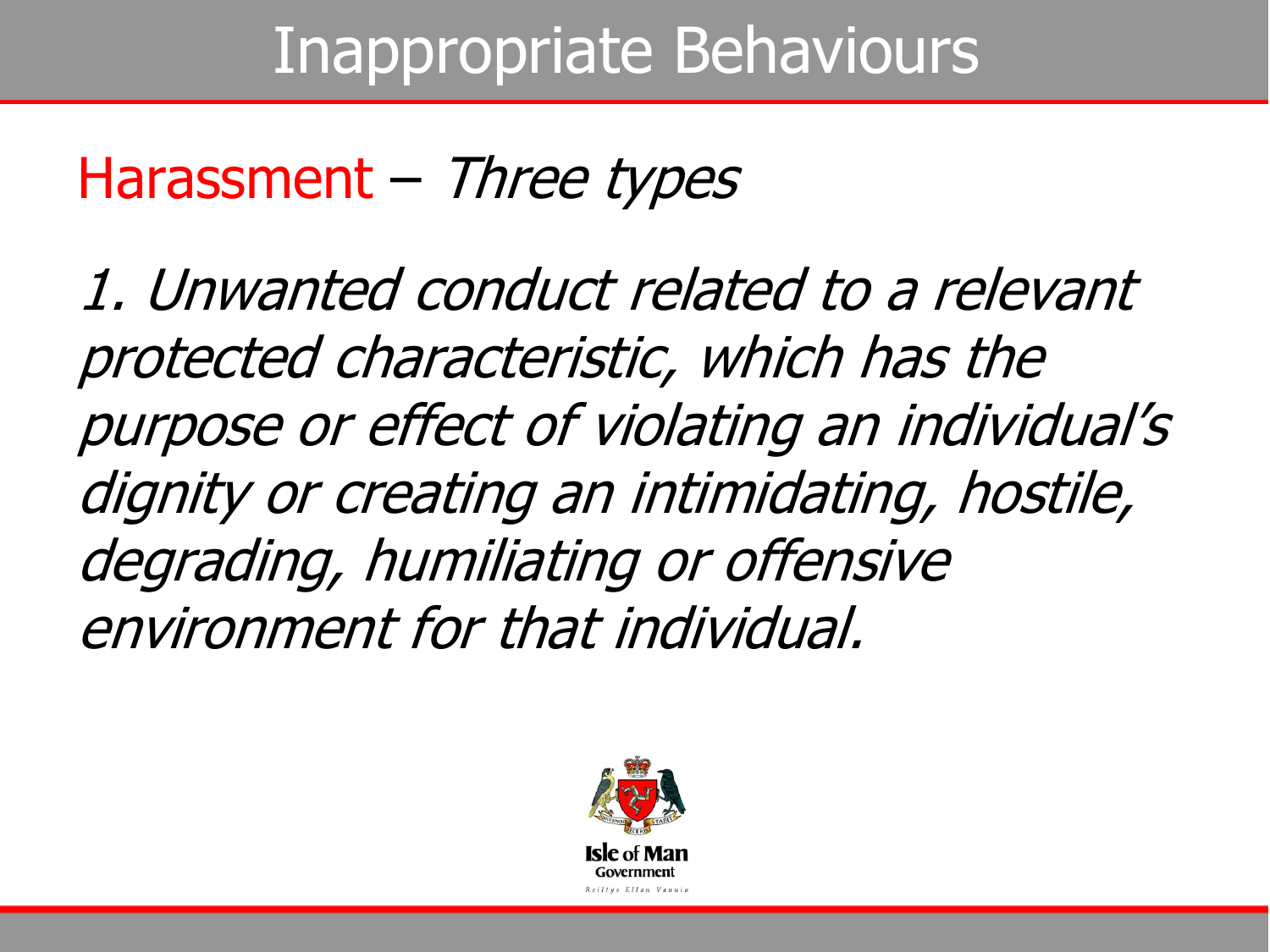## Inappropriate Behaviours

#### Harassment – Three types

2. Unwanted conduct of a sexual nature (sexual harassment) where this has the same purpose or effect as the first type of harassment.

3. Treating someone less favourably because he/she has either submitted to or rejected sexual harassment, or harassment related to sex or gender reassignment.

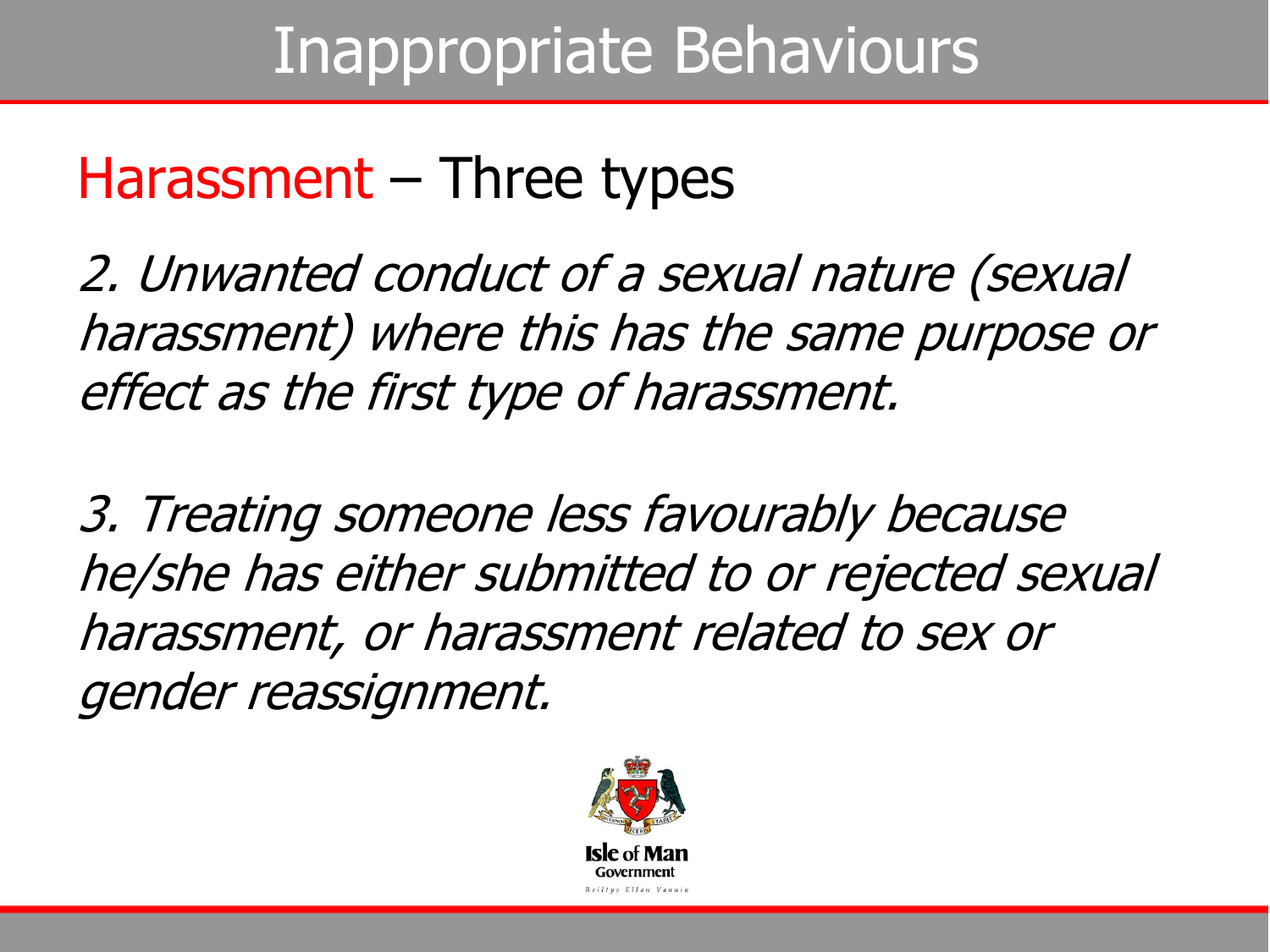# LITMUS Test

For individuals about whom a complaint has been received

- Would you say or do this in front of your partner, children or parents?
- $\Box$  Would you say or do this in front of a colleague of the same sex?
- $\Box$  Would you like to see your behaviour reported in the local press?
- Would you like a member of your family to be on the receiving end of behaviour the same as yours?

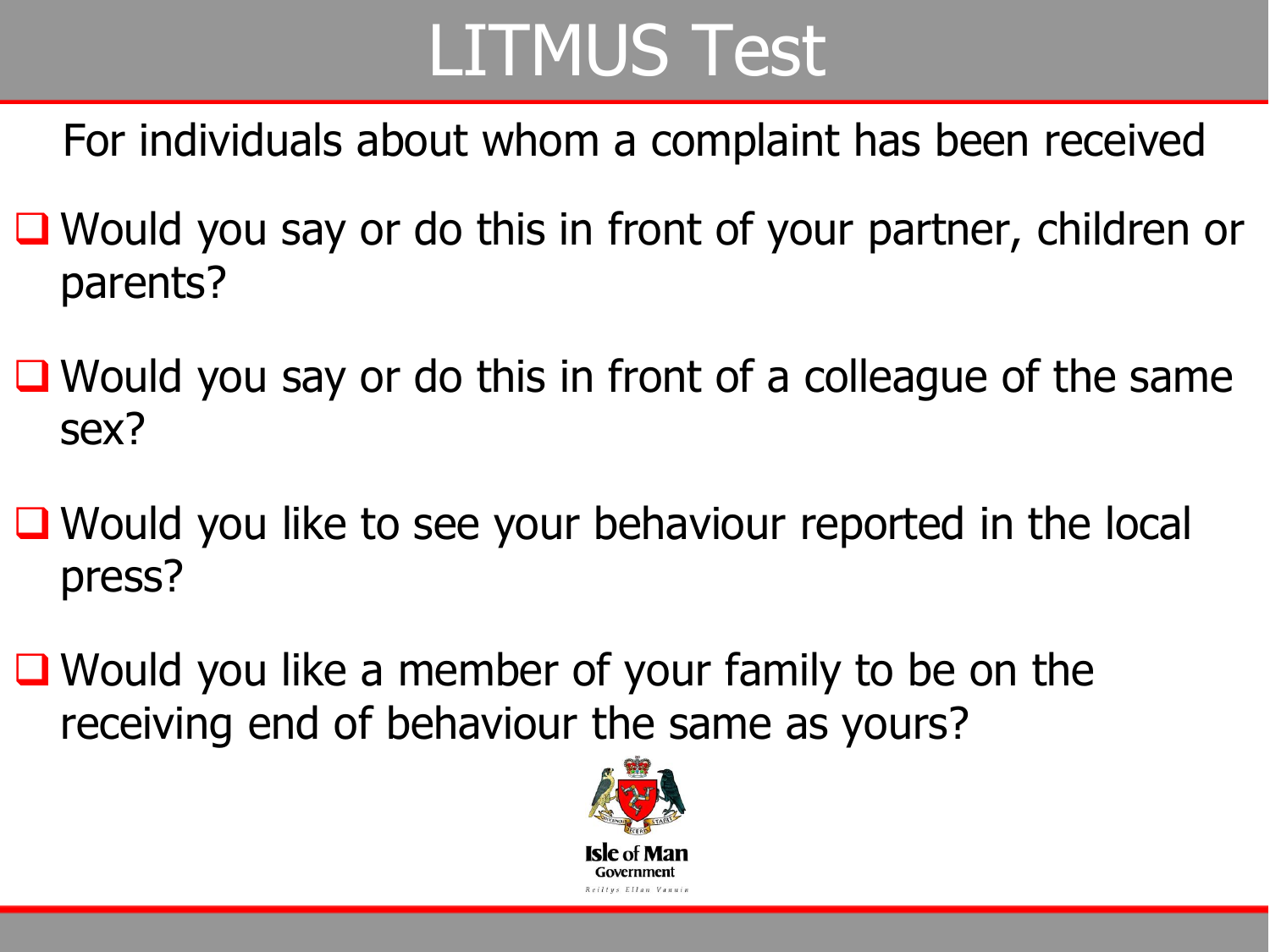# Responding - Following Responses

 $\Box$  Appropriate questions – designed to keep the flow going, you need to move in their direction

 $\Box$  Clarifying questions Examples: 'are you saying…' or 'have I got this right …'

 $\Box$  Summarising Examples: 'so what you've told me so far is …' or 'what we've agreed is …'